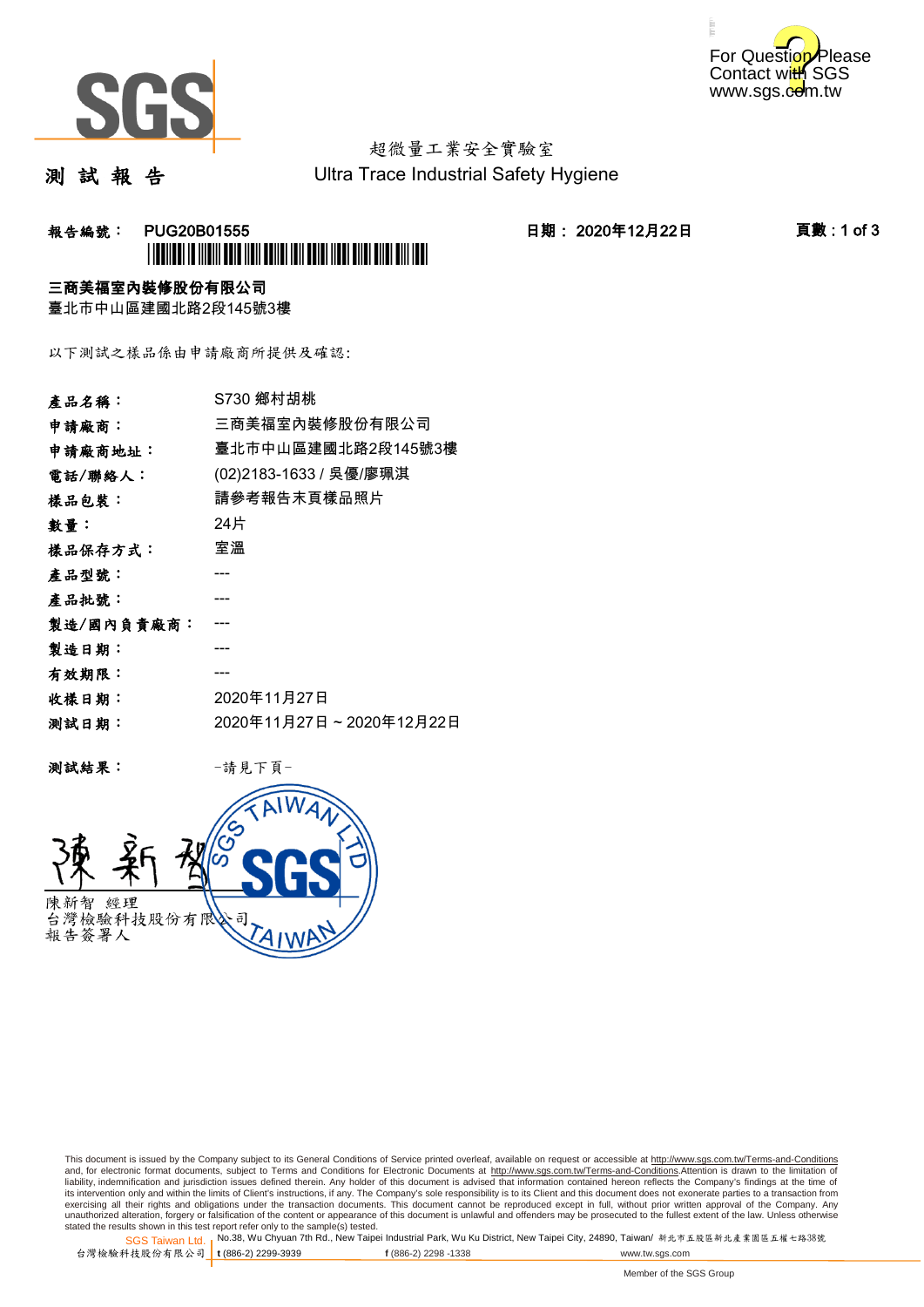

# 超微量工業安全實驗室

測 試 報 告

Ultra Trace Industrial Safety Hygiene

### **報告編號: PUG20B01555 日期: 2020年12月22日 頁數:2 of 3** \*PUTATION IN INGIN TELEVISION ANIMATELY AND INTEL AND AND TELEVISION

#### 三商美福室內裝修股份有限公司

臺北市中山區建國北路2段145號3樓

測試結果:

| 测試項目      | CAS NO.       | 測試方法                                                                                | 測試<br>結果 | 定量/偵測<br>極限 | 單位   |
|-----------|---------------|-------------------------------------------------------------------------------------|----------|-------------|------|
| 甲醛釋出量     |               | ---                                                                                 |          | ---         |      |
| 甲醛釋出量-平均值 | $50 - 00 - 0$ | 本測試參考國家標準106.11.29公布建議檢驗<br><sup> </sup> 方法-CNS2215粒片板中甲醛釋出量,以分光 <br>光度計(UV/VIS)檢測。 | 0.101    | 0.0290      | mg/L |
| 甲醛釋出量-最大值 | $50 - 00 - 0$ |                                                                                     | 0.112    | 0.0290      | mg/L |

備註:

1.測試報告僅就委託者之委託事項提供測試結果,不對產品合法性做判斷。

2.本測試報告之所有檢驗內容,均依委託事項執行檢驗,如有不實,願意承擔完全責任。

3. 本報告不得分離,分離使用無效。

4.若該測試項目屬於定量分析則以「定量極限」表示;若該測試項目屬於定性分析則以「偵測極限」表示。

5.低於定量極限/偵測極限之測定值以「N.D.」或「 陰性」表示。微生物測試低於定量極限以「<定量極限值」表示。

6.甲醛釋出量:

| 記號  | 甲醛釋出量平均值丨 | 甲醛釋出量最大值 |  |  |
|-----|-----------|----------|--|--|
|     | $0.3$ 以下  | $0.4$ 以下 |  |  |
| ົ່າ | $0.5$ 以下  | $0.7$ 以下 |  |  |
| ົ   | $1.5$ 以下  | $2.1$ 以下 |  |  |

- END -

This document is issued by the Company subject to its General Conditions of Service printed overleaf, available on request or accessible at http://www.sgs.com.tw/Terms-and-Conditions and, for electronic format documents, subject to Terms and Conditions for Electronic Documents at http://www.sgs.com.tw/Terms-and-Conditions.Attention is drawn to the limitation of liability, indemnification and jurisdiction issues defined therein. Any holder of this document is advised that information contained hereon reflects the Company's findings at the time of<br>its intervention only and within t exercising all their rights and obligations under the transaction documents. This document cannot be reproduced except in full, without prior written approval of the Company. Any<br>unauthorized alteration, forgery or falsifi

SGS Taiwan Ltd. 1 stated the results shown in this test report refer only to the sample(s) tested.<br>Stated the results shown in this test report refer only to the sample(s) tested.

台灣檢驗科技股份有限公司

**t** (886-2) 2299-3939 **f** (886-2) 2298 -1338 www.tw.sgs.com